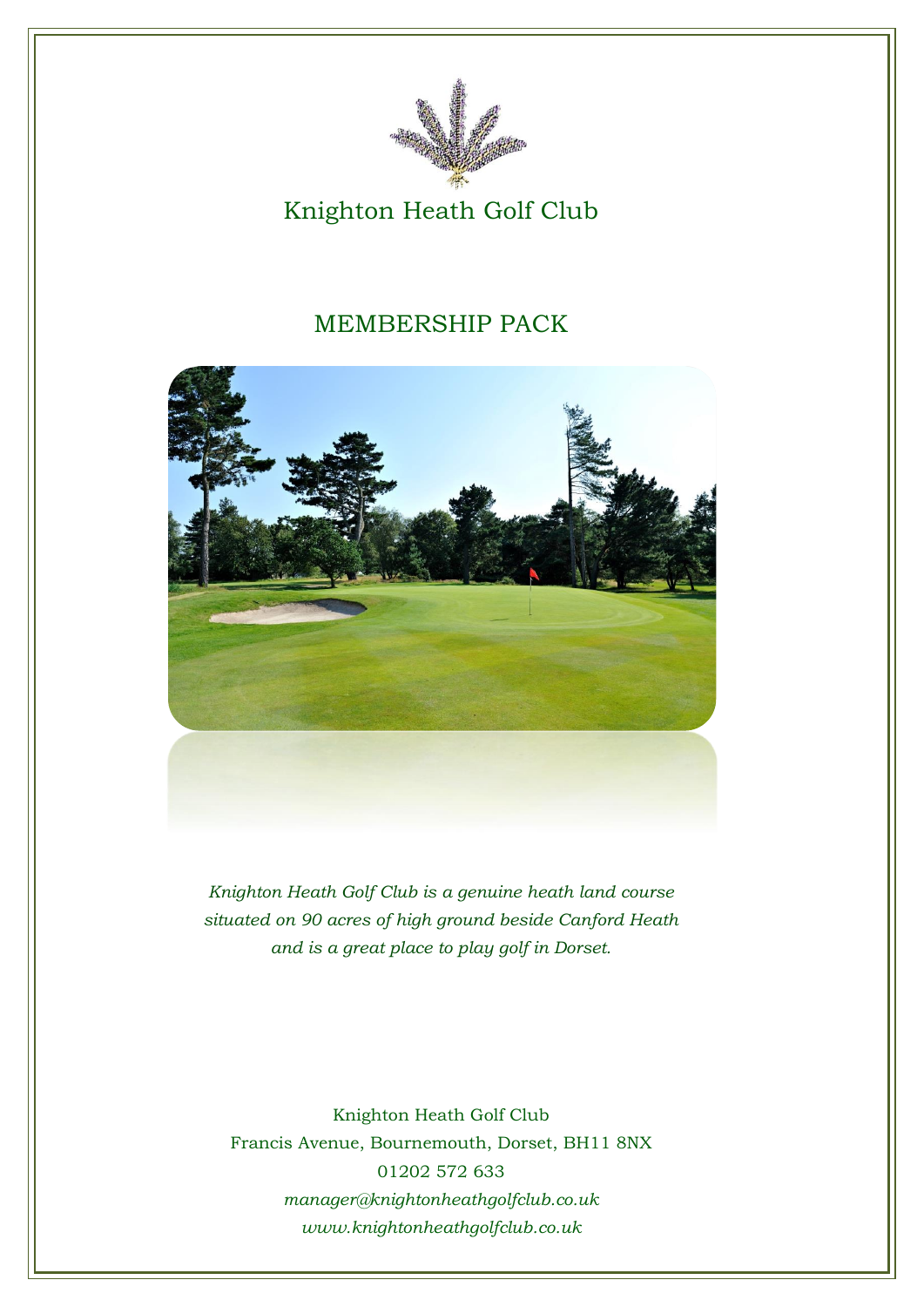





Welcome

Dear Golfer,

Thank you for taking the time to read about Knighton Heath Golf Club.

We are a Members' Club and are privileged to play a wonderful golf course.

The course has fine views of the Dorset countryside, tight heather lined fairways and clumps of pine and birch.

The course measures 6,074 yards from the back (white) tees, but do not let this fool you into thinking it will be easy! You will need to plot your way around the course which is heavily tree-lined with some narrow fairways. The greens are always in superb condition and the course presents an excellent test of golf for players of all standards. The ladies course measures 5,474 yards and the ladies have a very active section within the club with Tuesdays being their preferred day to play.

The club prides itself on offering a first-class service for members, visitors, and societies alike and has excellent bar and catering facilities available daily together with a well-stocked pro shop.

More information can be found in this pack, on our website at [www.knightonheathgolfclub.co.uk,](http://www.bansteaddowns.com/) or by phoning 01202-572 633 and asking for me.

*Reunert Bauser* Reunert Bauser General Manager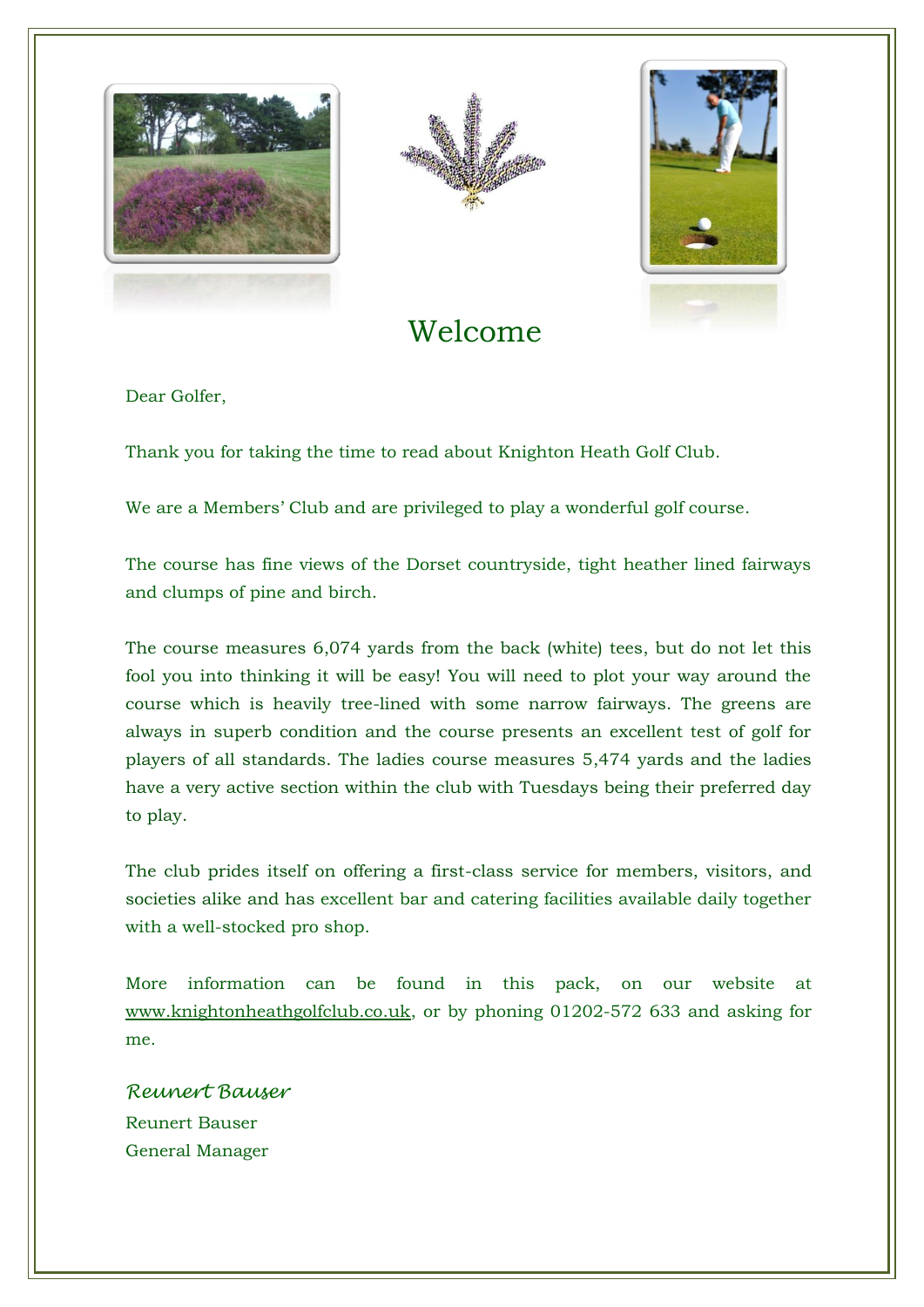





# Membership

The Club offers a variety of Membership options, with the majority of Members being in either the Full or 5-day Playing Categories. Other categories include those for younger Adults and Juniors.

All playing Members are entitled to play either 5 or 7 days a week as determined by their membership category, both in General Play and in the wide range of Competitions open to the various sections of the Club. Many members also enjoy representing the Club in matches, which range from very competitive events through to the more social and traditional fixtures.

The Club has committed to full equality.

The club has also **met the standards** set by England Golf and share the mission of the SafeGolf partnership to:

**SAFEGUARD THE WELFARE OF CHILDREN AND YOUNG PEOPLE, AS WELL AS ADULTS AT RISK,** ensuring that all people have a **fun, safe and positive experience** in the sport of golf.

We also have an active and well-managed Junior Section; Knighton Heath Golf Club has an excellent junior section which is run by the Junior Organiser and Club Professional.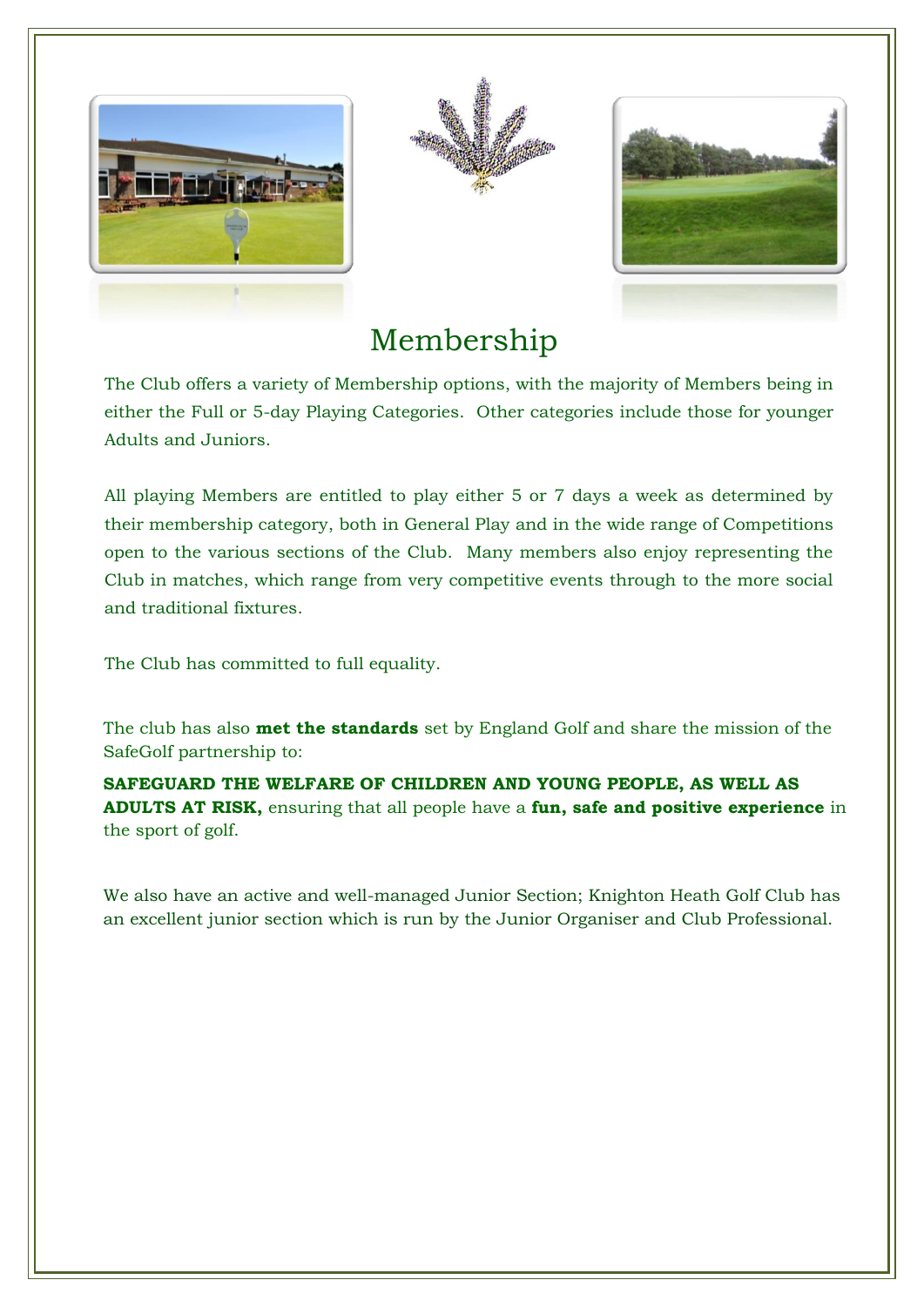





# Golf Coaching and the Pro Shop

#### **Lessons**

Andy Windsor, our club professional, tailors' lessons to the Golfer's needs, and uses the Club's practice areas and facilities to cover all aspects of the game, from the teeing ground through to the practice green. He will also give playing lessons on the course, helping Members not only with technique but also with Course Management.

#### **The Shop**

The shop at Knighton Heath Golf Club offers the latest and best in equipment, fashion, and advice



Whatever your reason for walking through the door of the shop, Andy and his team will take care for you. The Professional Shop has the most up to date clubs from all of the leading hardware manufacturers, all of which can be tested under the expert eyes of one of our professional staff on the practice ground to make sure you get the perfect match for your swing.

His team will ensure that as customers you will not be disappointed and if you cannot find what you are looking for in the shop then take advantage of the special ordering service and your goods will be in the shop within 24 hours whenever possible.

His team are also there to help on all Corporate and Society days. He can supply prizes, advise on longest drive holes, provide markers for longest drive and nearest-thepin, hire out trolleys, hire out replacement batteries, offer replacement shoe spikes and offer members prices on forgotten shoes! Jumpers, shirts, hats, gloves, tees, and balls are all available, so no-one has their day spoilt by forgetting to bring something with them. Organised group coaching and group clinics are easily accommodated on corporate days.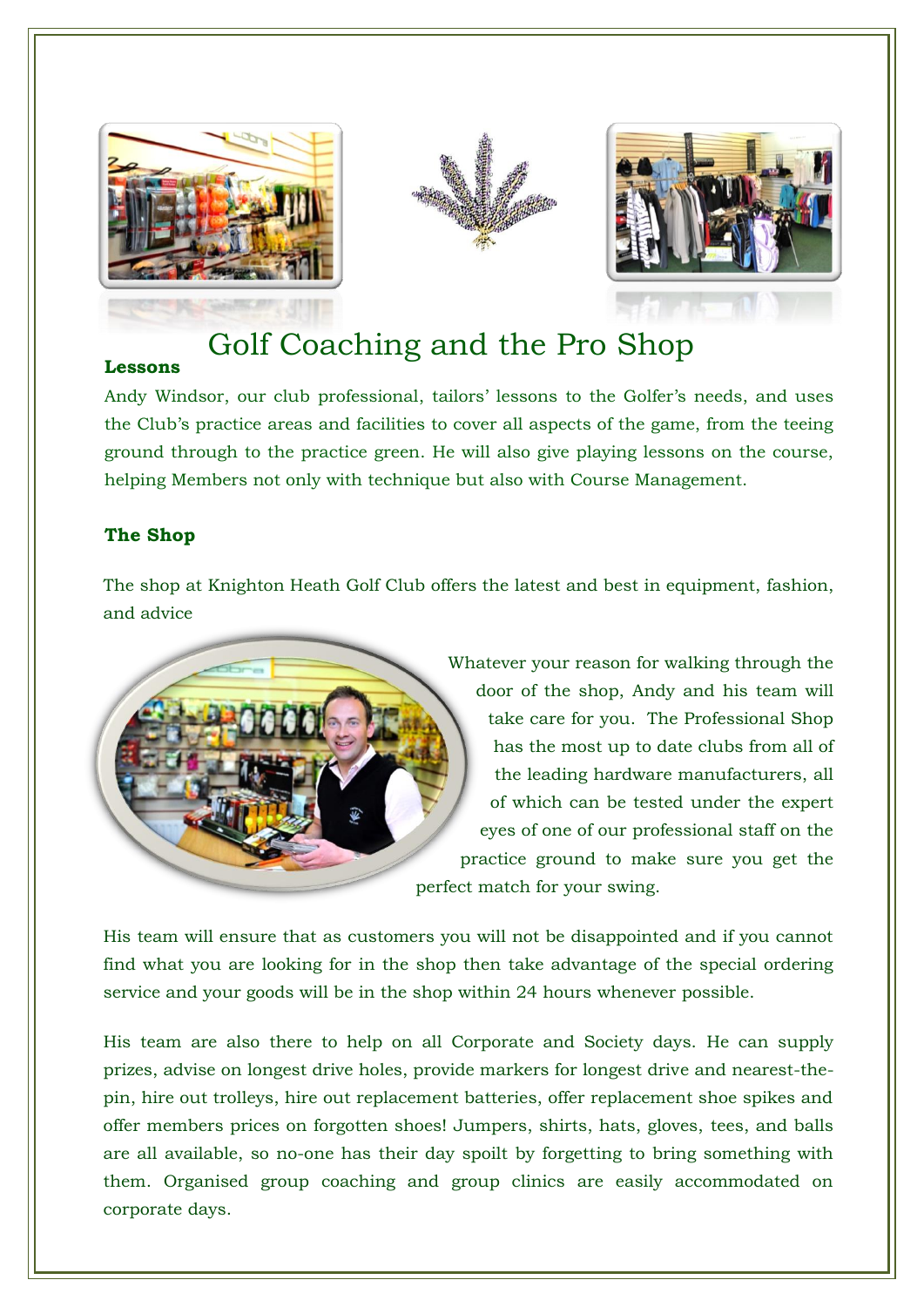





## Annual Subscriptions

(rates are effective from 1 July 2022)

### **Categories & Rates**

| *^Full 35 +                     | £1,330.00 |
|---------------------------------|-----------|
| *^Full Senior (age over 75 & 1  |           |
| year as a full member)          | £1,190.00 |
| * $\lambda$ Full aged 31-34     | £1,030.00 |
| * $\textdegree$ Full aged 26-30 | £880.00   |
| *^Full aged 23-25               | £780.00   |
| *^Full aged 19-22               | £500.00   |
| *^Student (fulltime student)    | £330.00   |
| *^5 Day (limited by numbers)    | £1 150.00 |
| *^Country                       | £740.00   |
| *^HM Armed Forces               | £720.00   |
| *#^Flexible (Pay & Play)        | £270.00   |
| *Juniors aged 14-18             | £150.00   |
| Juniors under 14                | £150.00   |
| <i>N</i> Social (including VAT) | £48.00    |

**\*** In addition, the following affiliation fees are due to EG, DCGU & DLCGA:

Male Members -  $\pounds$  18.75 / Female Members -  $\pounds$  21.50.

**#** Weekdays - £25 for 18 holes / Weekends - £30 for 18 holes

^ Bar Card Levy of £50

• Age qualifications relate to age on 1 July

A monthly payment plan is available on request.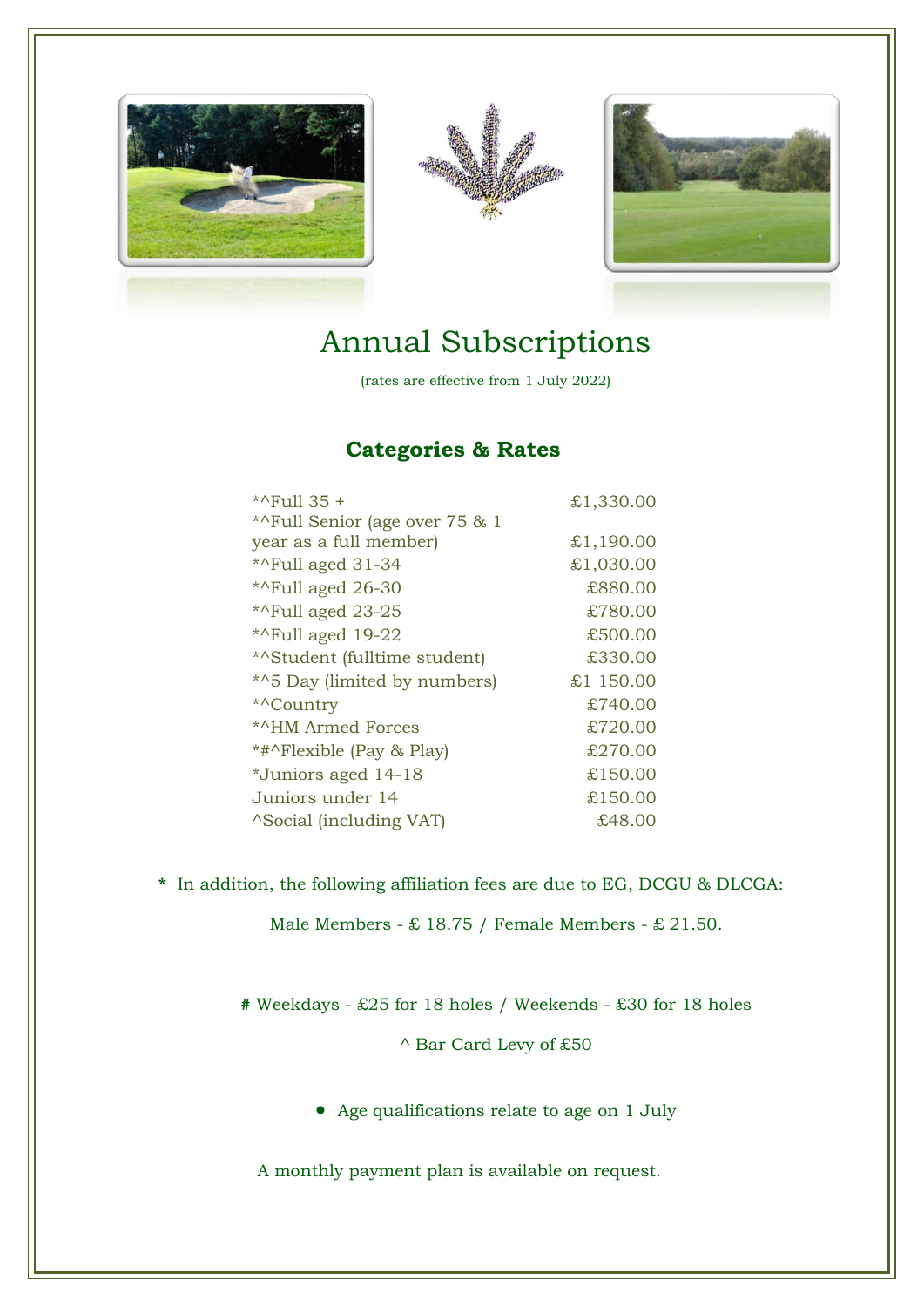





# Membership Benefits

Full membership of Knighton Heath Golf Club has a wide range of benefits, a summary of which are listed below:

#### **GOLF COURSE:**

- Full use of a fantastic, mature, 18-hole golf course which provides a wonderful test of golf.
- No need to book a tee time, except for pre-booked matches, competitions etc., members just turn up and play any day of the week.

#### **MEMBERSHIP OF A MEMBER'S GOLF CLUB:**

- The golf club is run for the benefit of the members.
- The club is run on a not-for-profit basis and any surplus gained is reinvested in the course, clubhouse, and other facilities.

#### **RECIPROCALS – 23 Golf Club**

- **ONE 4 ball per day:** Ashley Wood & Reading
- **ONE 4 ball per day:** cost of £10 per player at: Bramshaw & Weymouth
- *ONE 4 ball per week:* Came Down (Dorchester), Chippenham, Crainleigh Golf & Country Club, Cricket St Thomas (Somerset), Enmore Park (Somerset), Hamptworth, Highcliffe Castle (Christchurch), Lewes (East Sussex), Malborough (Wiltshire), Romsey (Southampton), Salisbury & South Wilts, Sherborne, Taunton & Pickeridge, Teignmouth, Wareham, Wellow, West Hove & Yeovil.
- *TWO 4 balls per week*: Boundary Lakes (Ageas Bowl, Southampton)

#### **COMPETITIVE GOLF:**

- Range of competitions in various formats, both during the week and at weekends to suit every level of golfer.
- The men's, ladies, senior and junior sections provide excellent opportunities for competitions and inter-club matches.

#### **SOCIAL GOLF:**

• Various roll-up groups throughout the week meaning that, even if you are new to the area and/or the golf club, you will be made to feel welcome.

#### **PRACTICE FACILITIES & TEACHING:**

- Use of long game & short game practice area.
- Use of practice putting green and driving nets.
- Members' discounted rates on tuition. Teaching on all aspects of your golf available from PGA Professionals using the latest video & computer software.

#### **SOCIAL EVENTS & CLUBHOUSE:**

- Busy social calendar offering a range of events.
- Recently refurbished bar & restaurant, offering a warm, welcoming atmosphere.
- Members' discounted rates on bar and food purchases, currently 8%.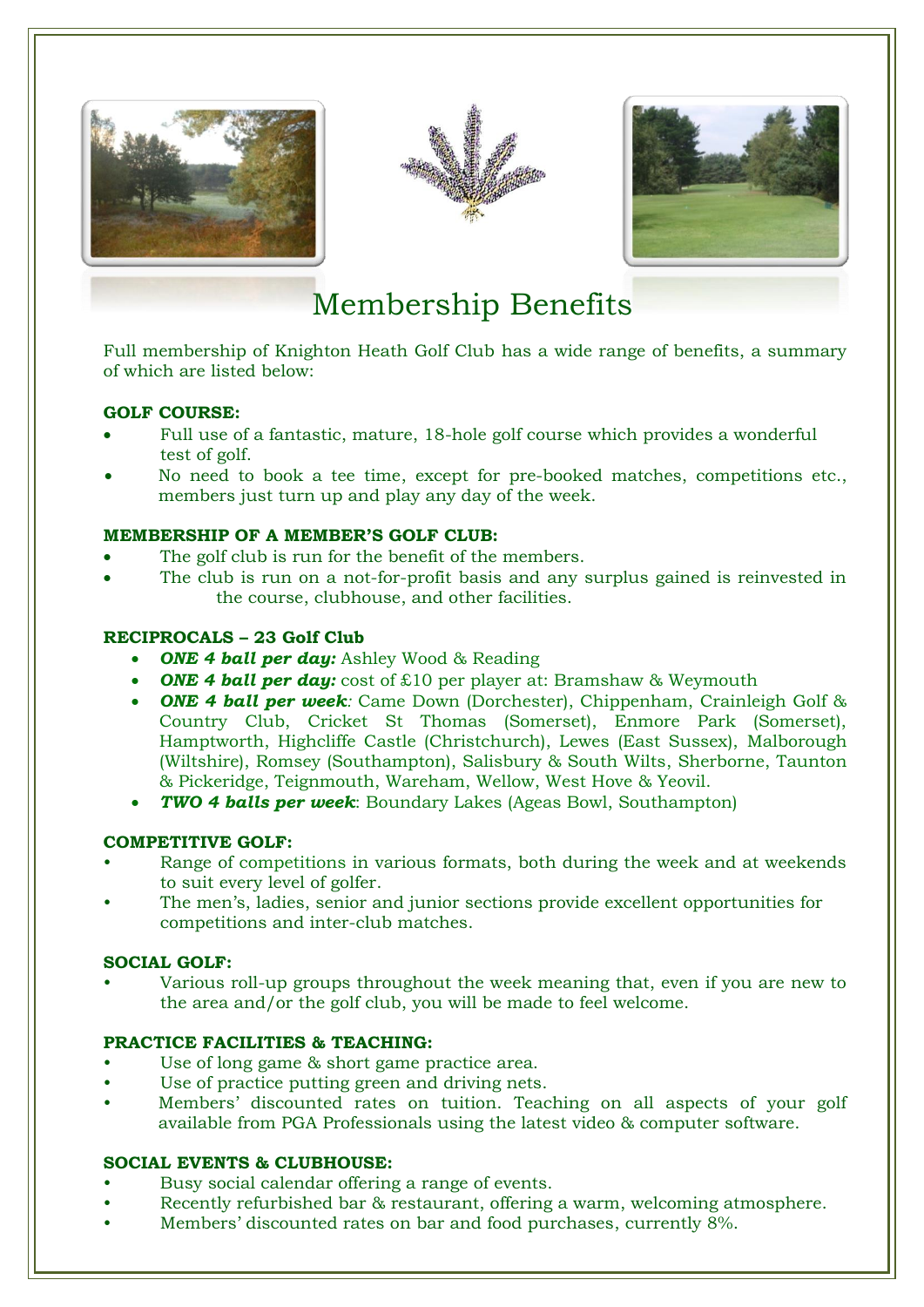### **MEMBERSHIP APPLICATION**

KNIGHTON HEATH GOLF CLUB

Francis Avenue, Bournemouth, Dorset, BH11 8NX

APPLICANT: I wish to become a Member of Knighton Heath Golf Club in the following category: **Please tick as appropriate:**

| 31-34 26-30 23-25<br>19-22<br>5 Day Country Armed<br>Over 35<br>Flexible<br><b>Forces</b>                                                      |  |  |  |  |  |
|------------------------------------------------------------------------------------------------------------------------------------------------|--|--|--|--|--|
| I am prepared to be interviewed by officials of the Club and, if elected, I agree to accept and<br>abide by the Rules and Byelaws of the Club. |  |  |  |  |  |
| Title: $\dots$                                                                                                                                 |  |  |  |  |  |
|                                                                                                                                                |  |  |  |  |  |
|                                                                                                                                                |  |  |  |  |  |
|                                                                                                                                                |  |  |  |  |  |
|                                                                                                                                                |  |  |  |  |  |
| I have been playing golf for  years and my present handicap is  (HC Certificate)                                                               |  |  |  |  |  |
|                                                                                                                                                |  |  |  |  |  |
| and would be willing for you to approach the Secretary (ies) for a reference, if necessary.                                                    |  |  |  |  |  |
|                                                                                                                                                |  |  |  |  |  |
|                                                                                                                                                |  |  |  |  |  |
|                                                                                                                                                |  |  |  |  |  |
|                                                                                                                                                |  |  |  |  |  |

|  |  |  |  |  | have been a Full Member for years (subject to the discretion of the Committee the |  |
|--|--|--|--|--|-----------------------------------------------------------------------------------|--|
|  |  |  |  |  | proposer must have been a member of at least 2 years standing propose             |  |
|  |  |  |  |  |                                                                                   |  |
|  |  |  |  |  |                                                                                   |  |

I have known him/her for ……….. years. \*I have played golf with him/her on our course, and I am confident that he/she is familiar with the rules and etiquette of the game. Additional relevant information is as follows:

………………………………………………………………………………………………………………………... ………………………………………………………………………………………………………………………... ………………………………………………………………………………………………………………………... Signature: …………….………………………..…..….. Date: ……………………………